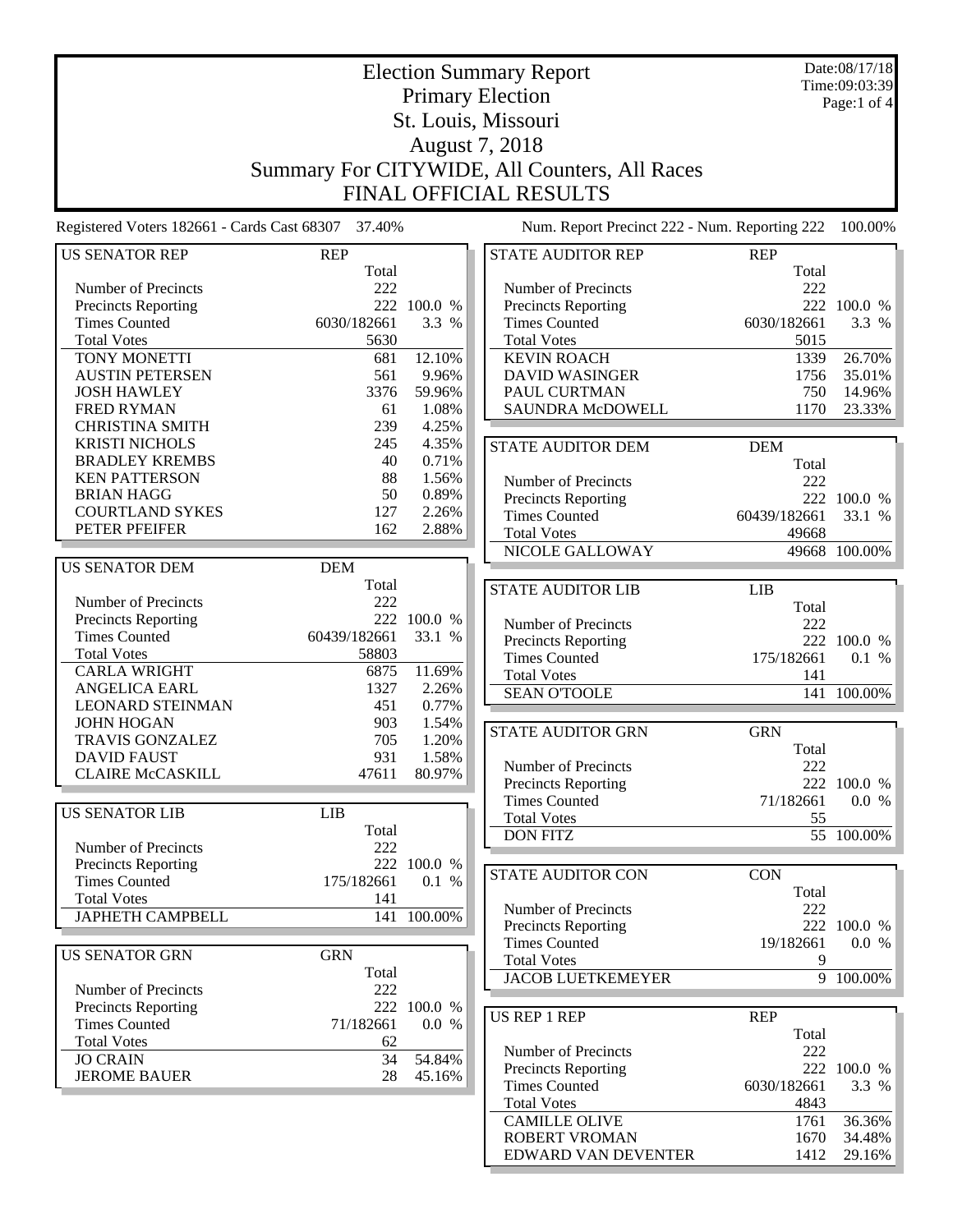|                                                    |              |              | <b>Election Summary Report</b><br><b>Primary Election</b><br>St. Louis, Missouri<br>August 7, 2018 |            | Date:08/17/18<br>Time:09:03:39<br>Page:2 of 4 |
|----------------------------------------------------|--------------|--------------|----------------------------------------------------------------------------------------------------|------------|-----------------------------------------------|
|                                                    |              |              | Summary For CITYWIDE, All Counters, All Races<br><b>FINAL OFFICIAL RESULTS</b>                     |            |                                               |
| Registered Voters 182661 - Cards Cast 68307 37.40% |              |              | Num. Report Precinct 222 - Num. Reporting 222                                                      |            | 100.00%                                       |
| <b>US REP 1 DEM</b>                                | <b>DEM</b>   |              | <b>STATE REP 76 DEM</b>                                                                            | <b>DEM</b> |                                               |
|                                                    | Total        |              |                                                                                                    | Total      |                                               |
| Number of Precincts                                | 222          |              | Number of Precincts                                                                                | 28         |                                               |
| Precincts Reporting                                |              | 222 100.0 %  | Precincts Reporting                                                                                | 28         | 100.0 %                                       |
| <b>Times Counted</b>                               | 60439/182661 | 33.1 %       | <b>Times Counted</b>                                                                               | 6575/22447 | 29.3 %                                        |
| <b>Total Votes</b>                                 | 58189        |              | <b>Total Votes</b>                                                                                 | 6338       |                                               |
| <b>CORI BUSH</b>                                   | 24961        | 42.90%       | <b>CYDNEY JOHNSON</b>                                                                              | 207        | 3.27%                                         |
| DeMARCO DAVIDSON                                   | 1475         | 2.53%        | <b>DAMON HAYMER</b>                                                                                | 213        | 3.36%                                         |
| <b>JOSHUA SHIPP</b>                                | 1999         | 3.44%        | <b>MARISSA BROWN</b>                                                                               | 2543       | 40.12%                                        |
| <b>LACY CLAY</b>                                   | 29754        | 51.13%       | <b>CHRIS CARTER</b>                                                                                | 3375       | 53.25%                                        |
| <b>US REP 1 LIB</b>                                | <b>LIB</b>   |              | <b>STATE REP 77 DEM</b>                                                                            | <b>DEM</b> |                                               |
|                                                    | Total        |              |                                                                                                    | Total      |                                               |
| Number of Precincts                                | 222          |              | Number of Precincts                                                                                | 25         |                                               |
| <b>Precincts Reporting</b>                         |              | 222 100.0 %  | Precincts Reporting                                                                                |            | 25 100.0 %                                    |
| <b>Times Counted</b>                               | 175/182661   | 0.1 %        | <b>Times Counted</b>                                                                               | 6346/20165 | 31.5 %                                        |
| <b>Total Votes</b>                                 | 138          |              | <b>Total Votes</b>                                                                                 | 6059       |                                               |
| ROBB CUNNINGHAM                                    |              | 138 100.00%  | <b>STEVE ROBERTS</b>                                                                               | 3212       | 53.01%                                        |
|                                                    |              |              | <b>KIMBERLY COLLINS</b>                                                                            | 2847       | 46.99%                                        |
| <b>STATE SEN 4 REP</b>                             | <b>REP</b>   |              |                                                                                                    |            |                                               |
|                                                    | Total        |              | STATE REP 78 DEM                                                                                   | <b>DEM</b> |                                               |
| Number of Precincts                                | 98           |              |                                                                                                    | Total      |                                               |
| Precincts Reporting                                | 98           | 100.0 %      | Number of Precincts                                                                                | 25         |                                               |
| <b>Times Counted</b>                               | 4050/88683   | 4.6 %        | Precincts Reporting                                                                                |            | 25 100.0 %                                    |
| <b>Total Votes</b>                                 | 3146         |              | <b>Times Counted</b>                                                                               | 5483/18822 | 29.1 %                                        |
| <b>ROBERT CRUMP</b>                                |              | 3146 100.00% | <b>Total Votes</b>                                                                                 | 4767       |                                               |
|                                                    |              |              | <b>BRUCE FRANKS</b>                                                                                |            | 4767 100.00%                                  |
|                                                    |              |              |                                                                                                    |            |                                               |
| <b>STATE SEN 4 DEM</b>                             | <b>DEM</b>   |              |                                                                                                    |            |                                               |
|                                                    | Total        |              | STATE REP 79 DEM                                                                                   | <b>DEM</b> |                                               |
| Number of Precincts                                | 98           |              |                                                                                                    | Total      |                                               |
| Precincts Reporting                                |              | 98 100.0 %   | Number of Precincts                                                                                | 31         |                                               |
| <b>Times Counted</b>                               | 30648/88683  | 34.6 %       | Precincts Reporting                                                                                | 31         | 100.0 %                                       |
| <b>Total Votes</b>                                 | 28419        |              | <b>Times Counted</b>                                                                               | 7367/21876 | 33.7 %                                        |
| <b>KARLA MAY</b>                                   | 16804        | 59.13%       | <b>Total Votes</b>                                                                                 | 6853       |                                               |
| <b>JACOB HUMMEL</b>                                | 11615        | 40.87%       | <b>LAKEYSHA BOSLEY</b>                                                                             | 3436       | 50.14%                                        |
|                                                    |              |              | <b>JP JOHNSON</b>                                                                                  | 2087       | 30.45%                                        |
| <b>STATE REP 66 DEM</b>                            | <b>DEM</b>   |              | <b>REIGN HARRIS</b>                                                                                | 445        | 6.49%                                         |
|                                                    | Total        |              | <b>MAXINE JOHNSON</b>                                                                              | 885        | 12.91%                                        |
| Number of Precincts                                | 2            |              |                                                                                                    |            |                                               |
| <b>Precincts Reporting</b>                         |              | 2 100.0 %    | <b>STATE REP 79 LIB</b>                                                                            | <b>LIB</b> |                                               |
| <b>Times Counted</b>                               | 632/2328     | 27.1 %       |                                                                                                    | Total      |                                               |
| <b>Total Votes</b>                                 | 595          |              | Number of Precincts                                                                                | 31         |                                               |
| <b>KHALIL MUMIN</b>                                | 173          | 29.08%       | <b>Precincts Reporting</b>                                                                         | 31         | 100.0 %                                       |
| <b>TOMMIE PIERSON</b>                              | 422          | 70.92%       | <b>Times Counted</b>                                                                               | 14/21876   | 0.1 %                                         |
|                                                    |              |              | <b>Total Votes</b>                                                                                 | 12         |                                               |
|                                                    |              |              | <b>DAN ELDER</b>                                                                                   |            | 12 100.00%                                    |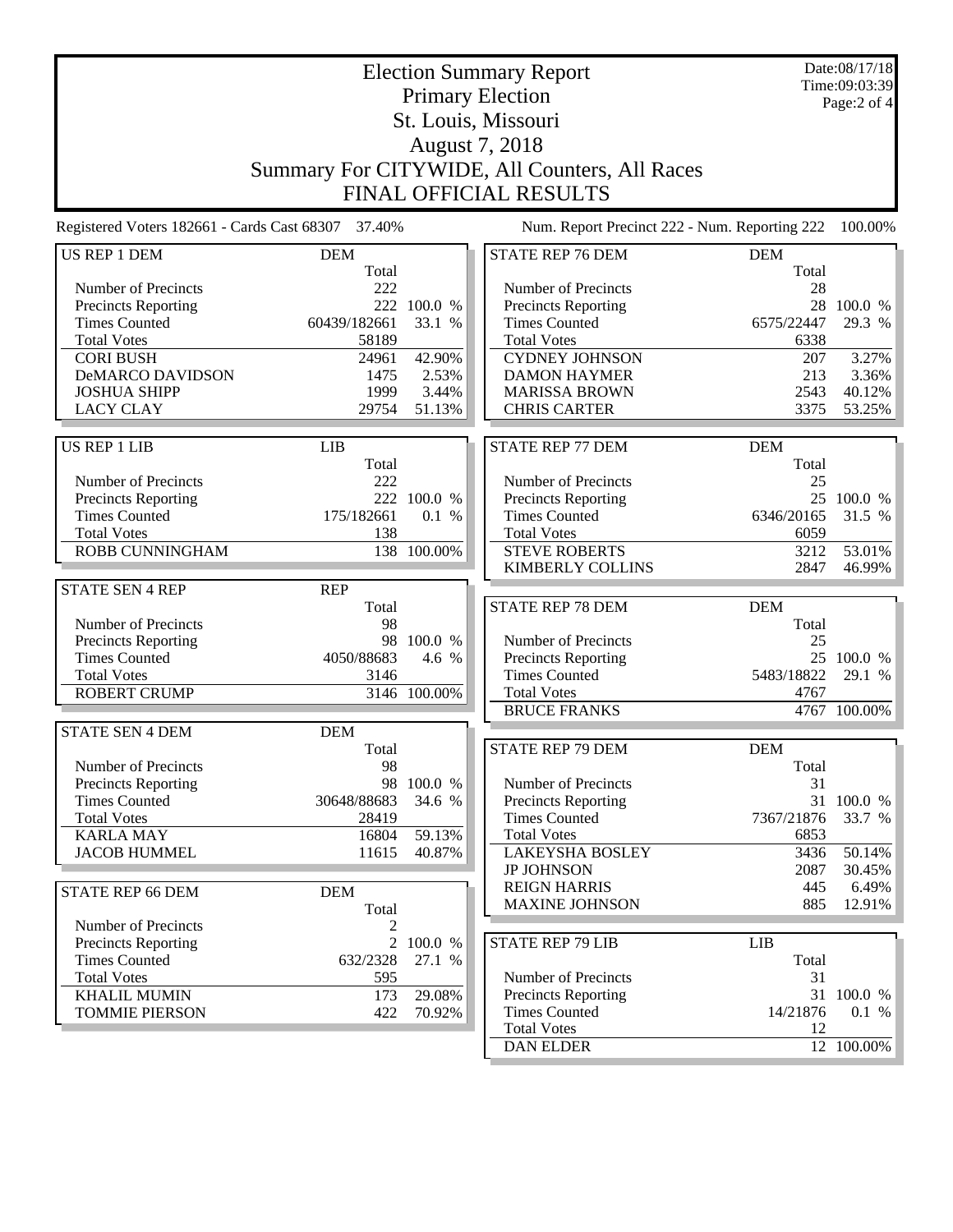|                                                    |                     |              | <b>Election Summary Report</b>                |                  | Date:08/17/18<br>Time:09:03:39 |
|----------------------------------------------------|---------------------|--------------|-----------------------------------------------|------------------|--------------------------------|
|                                                    |                     |              | <b>Primary Election</b>                       |                  | Page: 3 of 4                   |
|                                                    |                     |              | St. Louis, Missouri                           |                  |                                |
|                                                    |                     |              | August 7, 2018                                |                  |                                |
|                                                    |                     |              | Summary For CITYWIDE, All Counters, All Races |                  |                                |
|                                                    |                     |              |                                               |                  |                                |
|                                                    |                     |              | <b>FINAL OFFICIAL RESULTS</b>                 |                  |                                |
| Registered Voters 182661 - Cards Cast 68307 37.40% |                     |              | Num. Report Precinct 222 - Num. Reporting 222 |                  | 100.00%                        |
| <b>STATE REP 80 DEM</b>                            | <b>DEM</b>          |              | <b>STATE REP 84 DEM</b>                       | <b>DEM</b>       |                                |
| Number of Precincts                                | Total<br>28         |              | Number of Precincts                           | Total<br>25      |                                |
| <b>Precincts Reporting</b>                         |                     | 28 100.0 %   | <b>Precincts Reporting</b>                    |                  | 25 100.0 %                     |
| <b>Times Counted</b>                               | 8489/21478          | 39.5 %       | <b>Times Counted</b>                          | 7167/21225       | 33.8 %                         |
| <b>Total Votes</b>                                 | 7899                |              | <b>Total Votes</b>                            | 6627             |                                |
| PETER MERIDETH                                     | 6267                | 79.34%       | <b>WILEY PRICE</b>                            | 3720             | 56.13%                         |
| <b>MARIAH VANDIVER</b>                             | 1632                | 20.66%       | <b>BRAD BAKKER</b>                            | 2907             | 43.87%                         |
|                                                    |                     |              |                                               |                  |                                |
| STATE REP 81 DEM                                   | <b>DEM</b>          |              | <b>STATE REP 91 REP</b>                       | <b>REP</b>       |                                |
|                                                    | Total               |              |                                               | Total            |                                |
| Number of Precincts                                | 21                  |              | Number of Precincts                           | 2                |                                |
| <b>Precincts Reporting</b>                         |                     | 21 100.0 %   | Precincts Reporting                           |                  | 2 100.0 %                      |
| <b>Times Counted</b>                               | 5915/18835          | 31.4 %       | <b>Times Counted</b>                          | 70/748           | 9.4 %                          |
| <b>Total Votes</b>                                 | 5716                |              | <b>Total Votes</b>                            | 57               |                                |
| <b>STEVE BUTZ</b>                                  | 2903                | 50.79%       | <b>JENNIFER BIRD</b>                          |                  | 57 100.00%                     |
| <b>TRAVIS ESTES</b>                                | 2813                | 49.21%       |                                               |                  |                                |
|                                                    |                     |              | STATE REP 91 DEM                              | <b>DEM</b>       |                                |
| <b>STATE REP 82 REP</b>                            | <b>REP</b>          |              |                                               | Total            |                                |
|                                                    | Total               |              | Number of Precincts                           | 2                |                                |
| Number of Precincts                                | 23                  |              | Precincts Reporting                           |                  | 2 100.0 %                      |
| Precincts Reporting                                |                     | 23 100.0 %   | <b>Times Counted</b>                          | 232/748          | 31.0 %                         |
| <b>Times Counted</b><br><b>Total Votes</b>         | 1841/23824<br>1368  | 7.7 %        | <b>Total Votes</b>                            | 197              |                                |
| <b>ERIK SHELQUIST</b>                              |                     | 1368 100.00% | <b>SARAH UNSICKER</b>                         |                  | 197 100.00%                    |
|                                                    |                     |              |                                               |                  |                                |
| <b>STATE REP 82 DEM</b>                            |                     |              | <b>STATE REP 91 LIB</b>                       | LIB              |                                |
|                                                    | <b>DEM</b><br>Total |              | Number of Precincts                           | Total<br>2       |                                |
| Number of Precincts                                | 23                  |              | <b>Precincts Reporting</b>                    | $\overline{2}$   | 100.0 %                        |
| <b>Precincts Reporting</b>                         |                     | 23 100.0 %   | <b>Times Counted</b>                          | 1/748            | 0.1 %                          |
| <b>Times Counted</b>                               | 8768/23824          | 36.8 %       | <b>Total Votes</b>                            | 0                |                                |
| <b>Total Votes</b>                                 | 8271                |              | <b>JAMES SCARIOT</b>                          | $\boldsymbol{0}$ | N/A                            |
| <b>DONNA BARINGER</b>                              | 6097                | 73.72%       |                                               |                  |                                |
| <b>FRED KRATKY</b>                                 | 2174                | 26.28%       | STATE REP 93 DEM                              | <b>DEM</b>       |                                |
|                                                    |                     |              |                                               | Total            |                                |
| <b>STATE REP 83 DEM</b>                            | <b>DEM</b>          |              | Number of Precincts                           | 5                |                                |
|                                                    | Total               |              | <b>Precincts Reporting</b>                    |                  | 5 100.0 %                      |
| Number of Precincts                                | 7                   |              | <b>Times Counted</b>                          | 930/3847         | 24.2 %                         |
| Precincts Reporting                                |                     | 7 100.0 %    | <b>Total Votes</b>                            | 766              |                                |
| <b>Times Counted</b>                               | 2535/7066           | 35.9 %       | <b>BOB BURNS</b>                              |                  | 766 100.00%                    |
| <b>Total Votes</b>                                 | 2168                |              |                                               |                  |                                |
| <b>GINA MITTEN</b>                                 |                     | 2168 100.00% | <b>COLL OF REV DEM</b>                        | <b>DEM</b>       |                                |
|                                                    |                     |              |                                               | Total            |                                |
| <b>STATE REP 83 LIB</b>                            | <b>LIB</b>          |              | Number of Precincts                           | 222              |                                |
|                                                    | Total               |              | Precincts Reporting                           |                  | 222 100.0 %                    |
| Number of Precincts                                | 7                   |              | <b>Times Counted</b>                          | 60439/182661     | 33.1 %                         |
| Precincts Reporting                                | $\tau$              | 100.0 %      | <b>Total Votes</b>                            | 51706            |                                |
| <b>Times Counted</b>                               | 12/7066             | 0.2 %        | <b>GREGORY DALY</b>                           |                  | 51706 100.00%                  |
| <b>Total Votes</b>                                 | 12                  |              |                                               |                  |                                |
| <b>ANDREW BOLIN</b>                                |                     | 12 100.00%   |                                               |                  |                                |